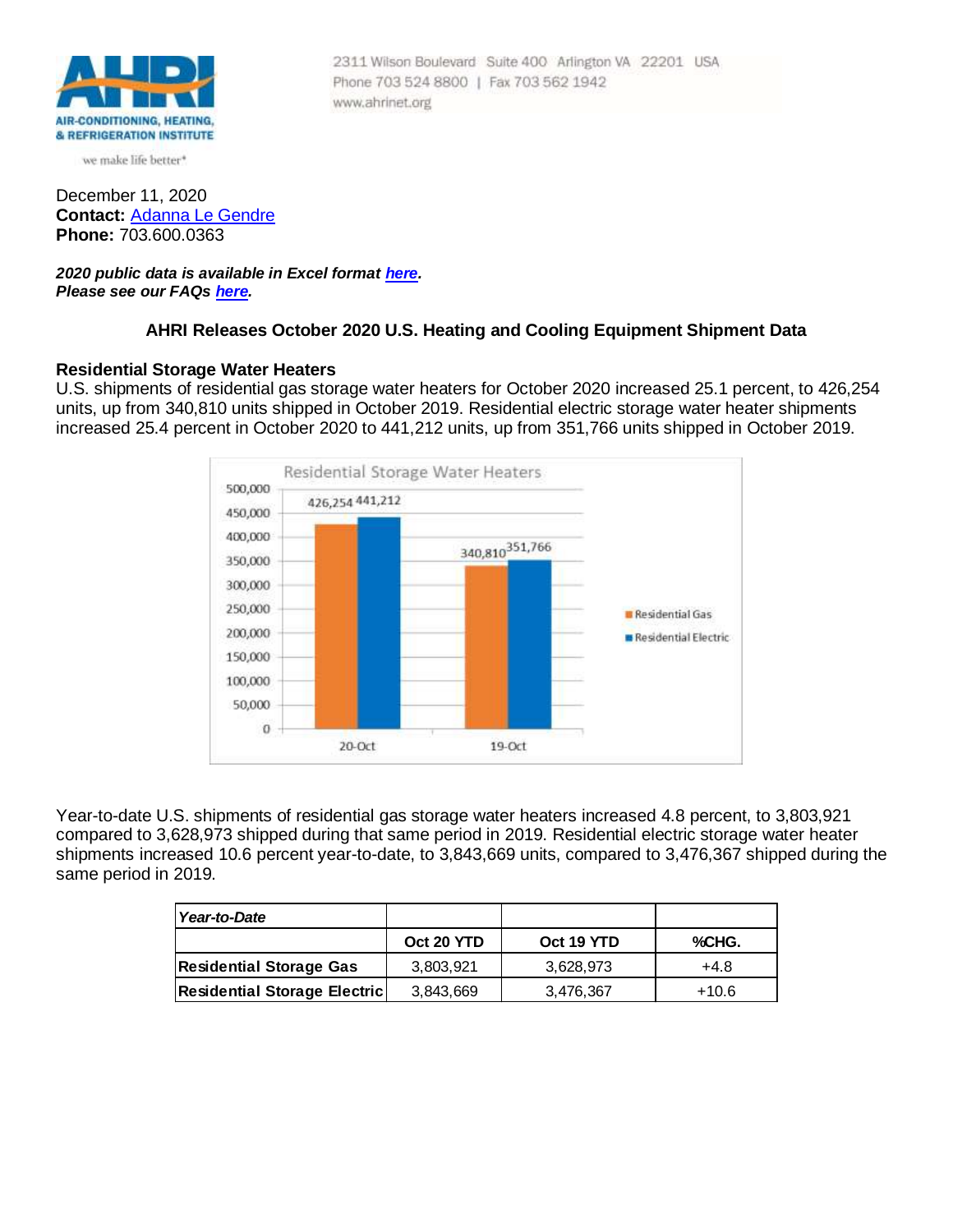# **Commercial Storage Water Heaters**

Commercial gas storage water heater shipments increased 7.6 percent in October 2020, to 7,311 units, up from 6,797 units shipped in October 2019. Commercial electric storage water heater shipments decreased 4.1 percent in October 2020, to 12,463 units, down from 12,998 units shipped in October 2019.



Year-to-date U.S. shipments of commercial gas storage water heaters decreased 12.3 percent, to 65,896 units, compared with 75,156 units shipped during the same period in 2019. Year-to-date commercial electric storage water heater shipments decreased 8.2 percent, to 117,183 units, down from 127,588 units shipped during the same period in 2019.

| Year-to-Date                       |            |            |         |
|------------------------------------|------------|------------|---------|
|                                    | Oct 20 YTD | Oct 19 YTD | %CHG.   |
| Commercial Storage Gas             | 65,896     | 75,156     | $-12.3$ |
| <b>Commercial Storage Electric</b> | 117,183    | 127,588    | $-8.2$  |

## **Warm Air Furnaces**

U.S. shipments of gas warm air furnaces for October 2020 increased 21.6 percent, to 353,858 units, up from 290,916 units shipped in October 2019. Oil warm air furnace shipments decreased 6.3 percent, to 4,315 units in October 2020, down from 4,605 units shipped in October 2019.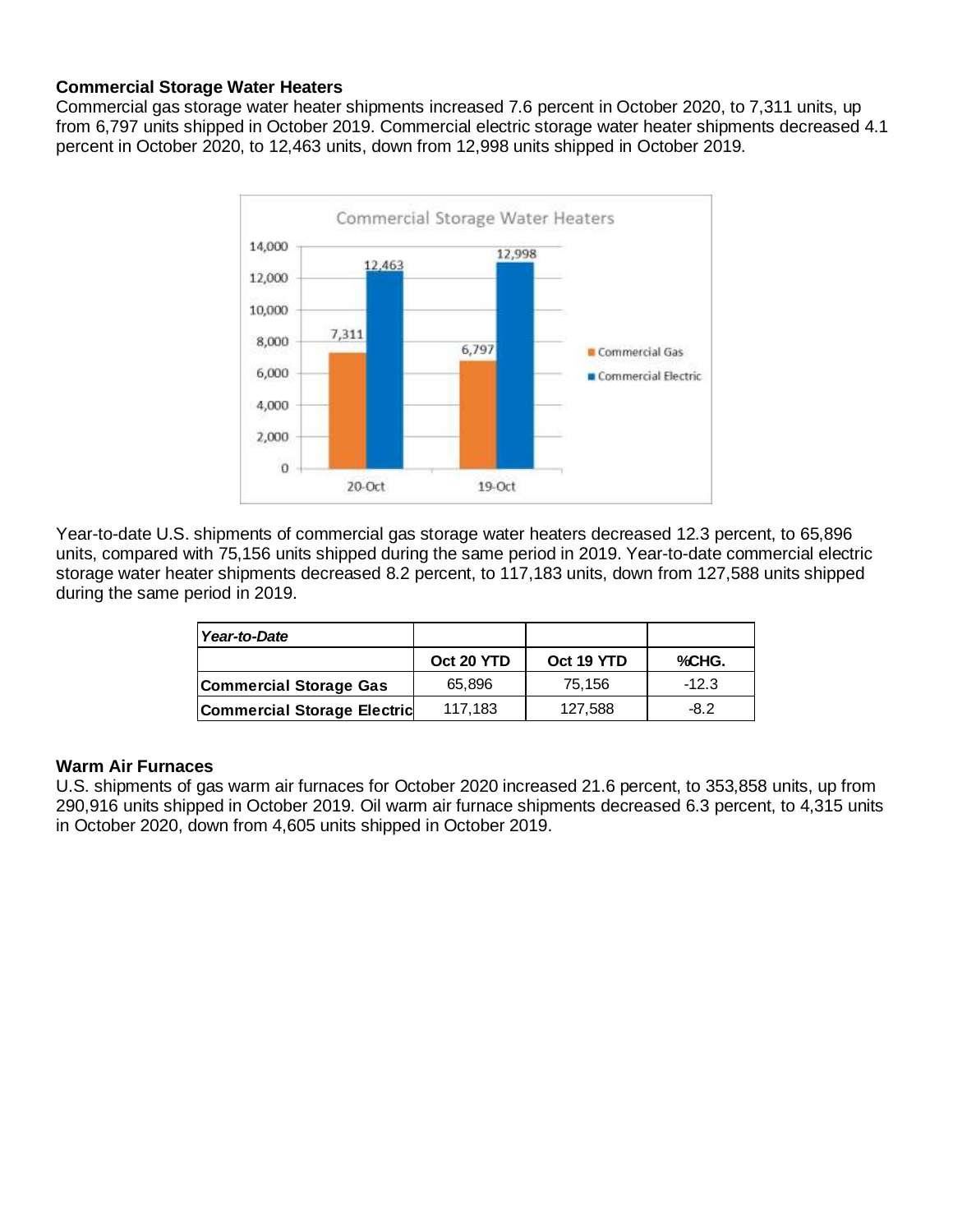

Year-to-date U.S. shipments of gas warm air furnaces decreased 6.5 percent, to 2,683,667 units, compared with 2,869,603 units shipped during the same period in 2019. Year-to-date U.S. shipments of oil warm air furnaces decreased 14.1 percent, to 27,083 units, compared with 31,541 units shipped during the same period in 2019.

| Year-to-Date                 |            |            |         |
|------------------------------|------------|------------|---------|
|                              | Oct 20 YTD | Oct 19 YTD | %CHG.   |
| <b>Gas Warm Air Furnaces</b> | 2,683,667  | 2,869,603  | -6.5    |
| Oil Warm Air Furnaces        | 27.083     | 31.541     | $-14.1$ |

## **Central Air Conditioners and Air-Source Heat Pumps**

U.S. shipments of central air conditioners and air-source heat pumps totaled 831,668 units in October 2020, up 61 percent from 516,476 units shipped in October 2019. U.S. shipments of air conditioners increased 57.8 percent, to 497,986 units, up from 315,498 units shipped in October 2019. U.S. shipments of air-source heat pumps increased 66 percent, to 333,682 units, up from 200,978 units shipped in October 2019.

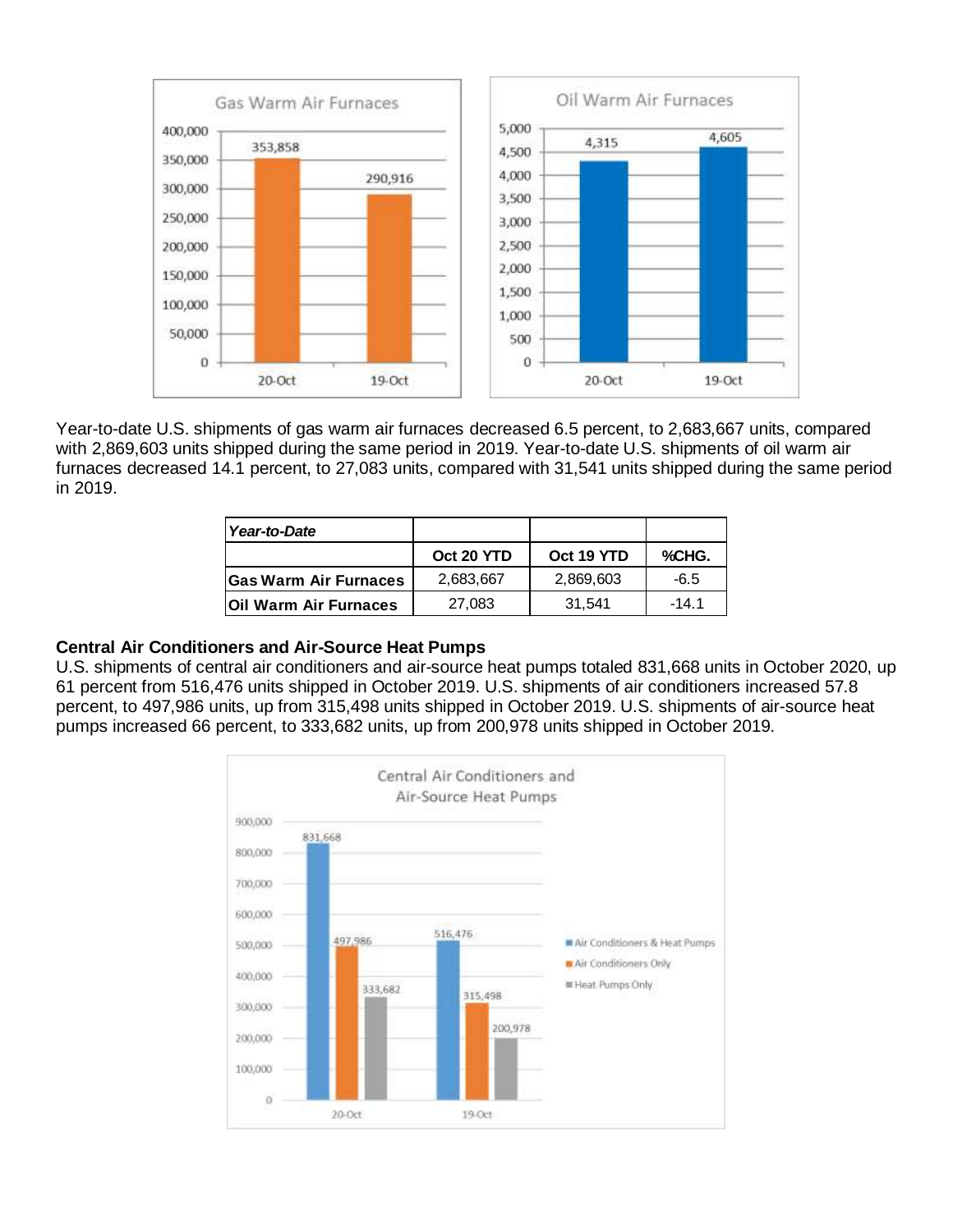Year-to-date combined shipments of central air conditioners and air-source heat pumps increased 8.9 percent, to 8,170,621 units, up from 7,500,825 units shipped during the same period in 2019. Year-to-date shipments of central air conditioners increased 9.5 percent, to 5,242,370 units, up from 4,788,093 units shipped during the same period in 2019. The year-to-date total for heat pump shipments increased 7.9 percent, to 2,928,251, up from 2,712,732 units shipped during the same period in 2019.

| Year-to-Date                                 |            |            |        |
|----------------------------------------------|------------|------------|--------|
|                                              | Oct 20 YTD | Oct 19 YTD | %CHG.  |
| Air Conditioners & Heat Pumps Combined Total | 8,170,621  | 7,500,825  | $+8.9$ |
| <b>Air Conditioners Only</b>                 | 5.242.370  | 4,788,093  | $+9.5$ |
| <b>Heat Pumps Only</b>                       | 2,928,251  | 2,712,732  | $+7.9$ |

# **U.S. Manufacturers' Shipments of Central Air Conditioners and Air-Source Heat Pumps**

#### <span id="page-3-0"></span>**Notes and FAQs**